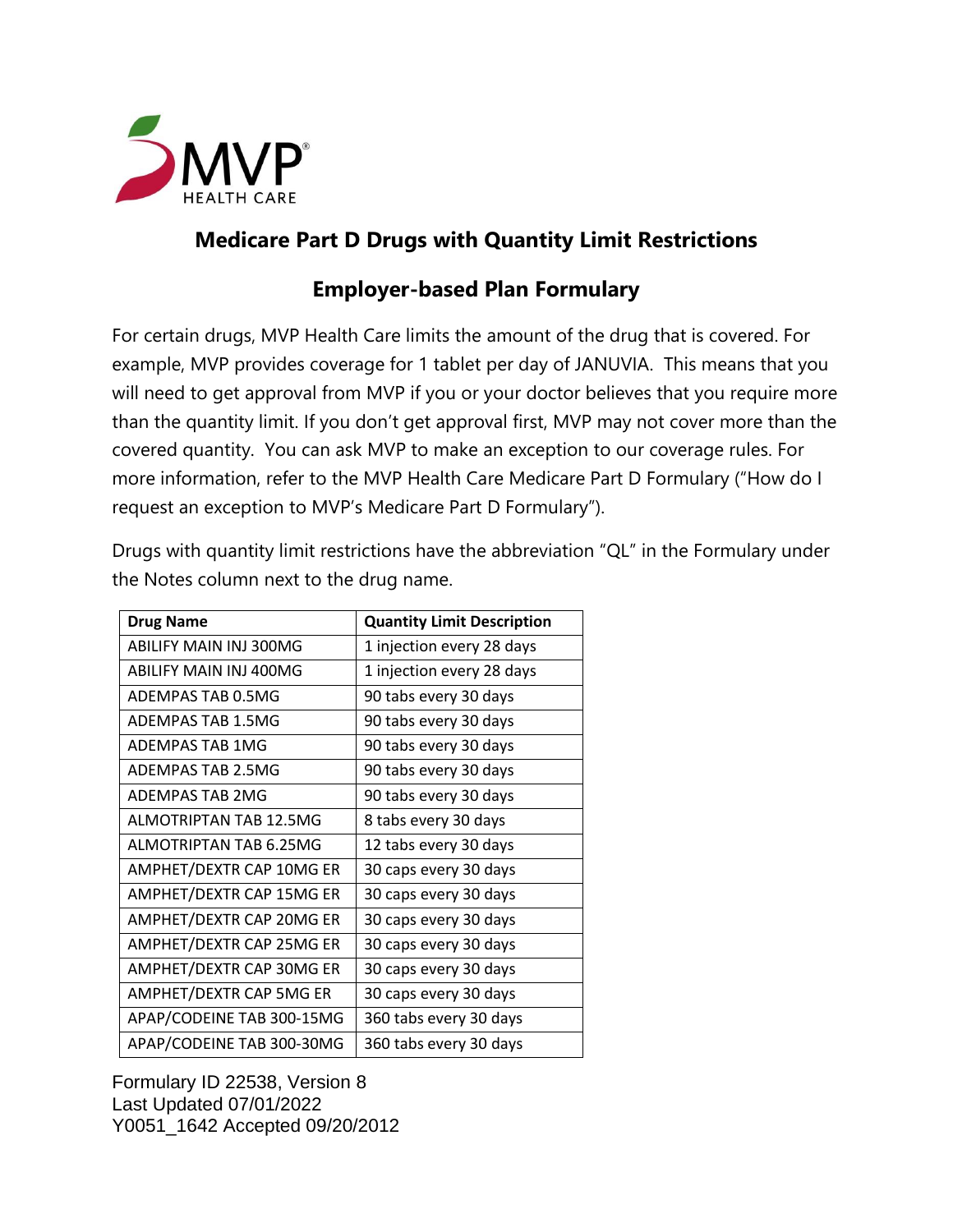| APAP/CODEINE TAB 300-60MG       | 360 tabs every 30 days         |
|---------------------------------|--------------------------------|
| APREPITANT CAP 125MG            | 2 caps every 30 days           |
| APREPITANT CAP 40MG             | 1 cap every 30 days            |
| APREPITANT CAP 80MG             | 8 caps every 30 days           |
| APREPITANT PAK 80 & 125         | 6 caps every 30 days           |
| ARMODAFINIL TAB 50 MG           | 60 tabs every 30 days          |
| ARMODAFINIL TAB 150MG           | 30 tabs every 30 days          |
| ARMODAFINIL TAB 200MG           | 30 tabs every 30 days          |
| ARMODAFINIL TAB 250MG           | 30 tabs every 30 days          |
| ASCOMP/COD CAP 30MG             | 60 caps every 30 days          |
| ATOVAQUONE SUS 750/5ML          | 300mL per 30 days              |
| <b>AUBAGIO TAB 14MG</b>         | 30 tabs every 30 days          |
| <b>AUBAGIO TAB 7MG</b>          | 30 tabs every 30 days          |
| BENLYSTA INJ 200MG/ML           | 4 auto-injectors every 28 days |
| BENLYSTA INJ 200MG/ML           | 4 syringes every 28 days       |
| <b>BUPRENORPHINE PTCH 5MCG</b>  | 4 patches every 28 days        |
| <b>BUPRENORPHINE PTCH</b>       |                                |
| 7.5MCG                          | 4 patches every 28 days        |
| <b>BUPRENORPHINE PTCH 10MCG</b> | 4 patches every 28 days        |
| <b>BUPRENORPHINE PTCH 15MCG</b> | 4 patches every 28 days        |
| <b>BUPRENORPHINE PTCH 20MCG</b> | 4 patches every 28 days        |
| <b>BUPRENORPHINE 2 MG /</b>     |                                |
| NALOXONE 0.5 MG ORAL STRIP      | 90 strips every 30 days        |
| <b>BUPRENORPHINE 4 MG /</b>     |                                |
| NALOXONE 1 MG ORAL STRIP        | 90 strips every 30 days        |
| <b>BUPRENORPHINE 8 MG /</b>     |                                |
| NALOXONE 2 MG ORAL STRIP        | 90 strips every 30 days        |
| <b>BUPRENORPHINE 12 MG /</b>    |                                |
| NALOXONE 3 MG ORAL STRIP        | 90 strips every 30 days        |
| BUPREN/NALOX SUB 2-0.5MG        | 90 tabs every 30 days          |
| BUPREN/NALOX SUB 8-2MG          | 90 tabs every 30 days          |
| <b>BUT/APAP/CAF CAP</b>         | 60 caps every 30 days          |
| BUT/APAP/CAF CAP                | 60 caps every 30 days          |
| BUT/APAP/CAF CAP CODEINE        | 60 caps every 30 days          |
| <b>BUT/APAP/CAF TAB</b>         | 60 tabs every 30 days          |
| <b>BUT/ASA/CAFF CAP</b>         | 60 caps every 30 days          |
| BUTAL/APAP TAB 50-325MG         | 60 tabs every 30 days          |
| BUTORPHANOL SOL 10MG/ML         | 4 bottles every 30 days        |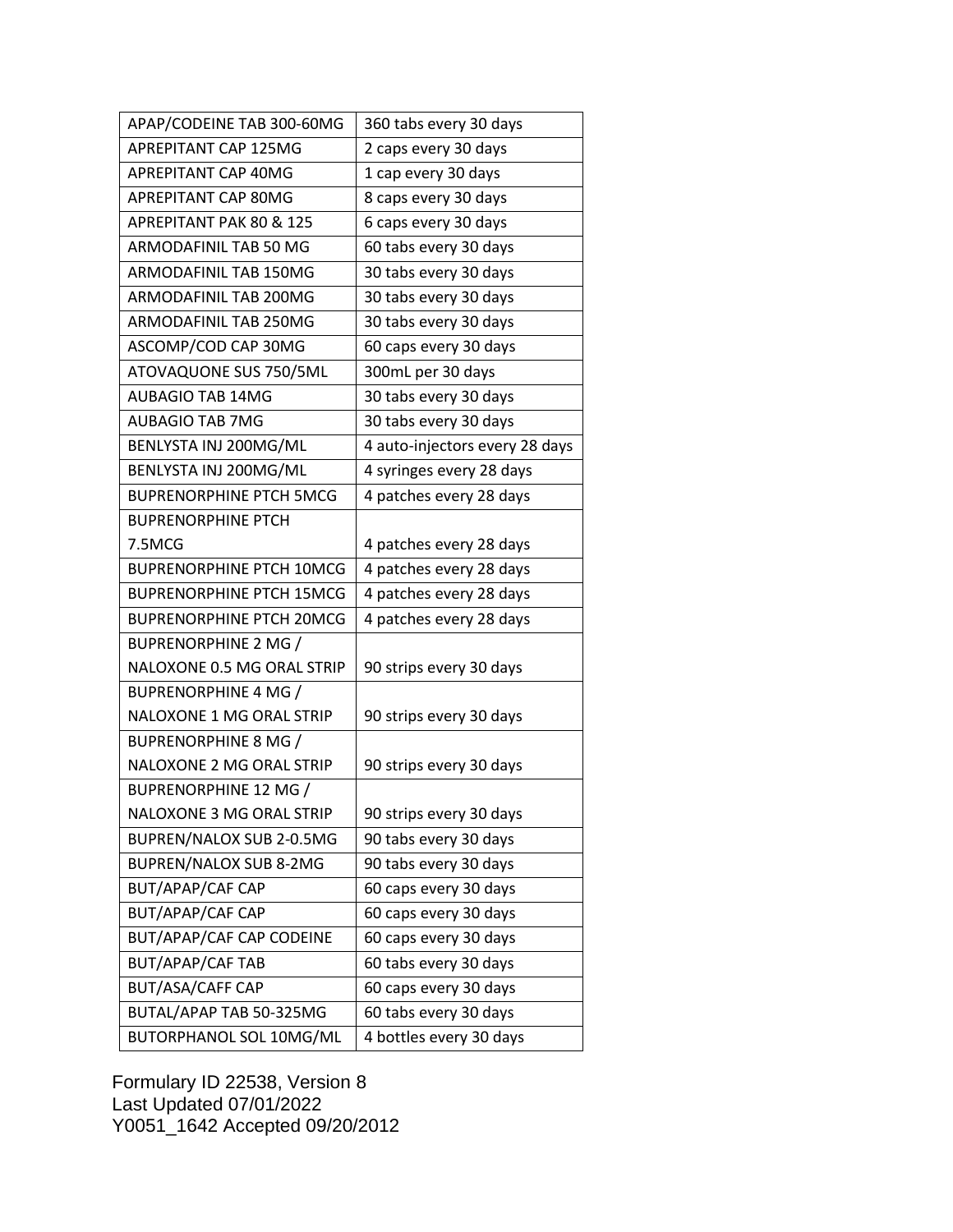| <b>BYDUREON INJ 2MG</b>         | 4 vials every 28 days |
|---------------------------------|-----------------------|
| <b>BYDUREON INJ BCISE</b>       | 4 pens every 28 days  |
| <b>BYDUREON PEN INJ 2MG</b>     | 4 pens every 28 days  |
| <b>BYETTA INJ 10MCG</b>         | 1 pen every 30 days   |
| <b>BYETTA INJ 5MCG</b>          | 1 pen every 30 days   |
| CAPRELSA TAB 100MG              | 60 tabs every 30 days |
| CAPRELSA TAB 300MG              | 30 tabs every 30 days |
| <b>CAVERJECT INJ 20MCG</b>      | 6 vials every 30 days |
| <b>CAVERJECT INJ 40MCG</b>      | 6 vials every 30 days |
| <b>CAVERJECT KIT 10MCG</b>      | 6 kits every 30 days  |
| <b>CAVERJECT KIT 20MCG</b>      | 6 kits every 30 days  |
| <b>COLCHICINE TAB 0.6MG</b>     | 60 tabs every 30 days |
| CIALIS TAB 10MG                 | 4 tabs every 30 days  |
| <b>CIALIS TAB 20MG</b>          | 4 tabs every 30 days  |
| <b>CLOBETASOL PROPIONATE</b>    |                       |
| 0.05% GEL                       | 120 gm every 30 days  |
| <b>CLOBETASOL PROPIONATE</b>    |                       |
| 0.05% CREAM                     | 120 gm every 30 days  |
| <b>CLOBETASOL PROPIONATE</b>    |                       |
| 0.05% LOTION                    | 120 mL every 30 days  |
| <b>CLOBETASOL PROPIONATE</b>    |                       |
| 0.05% MEDICATED SHAMPOO         | 120 mL every 30 days  |
| <b>CLOBETASOL PROPIONATE</b>    |                       |
| 0.05% SOLUTION                  | 100 mL every 30 days  |
| <b>CLOBETASOL PROPIONATE</b>    |                       |
| 0.05% FOAM                      | 100 gm every 30 days  |
| <b>CLOBETASOL PROPIONATE</b>    |                       |
| 0.05% SPRAY                     | 120 mL every 30 days  |
| CLOBETASOL PROPIONATE           |                       |
| 0.05% EMOLLIENT CREAM           | 120 gm every 30 days  |
| <b>CLOBETASOL PROPIONATE</b>    |                       |
| 0.05% EMOLLIENT FOAM            | 100 gm every 30 days  |
| <b>CLOTRIMAZOLE 1% SOLUTION</b> | 90 mL every 30 days   |
| CLOTRIMAZOLE/                   |                       |
| BETAMETHASONE CREAM             | 90 gm every 30 days   |
| DALFAMPRIDINE TAB 10 MG         |                       |
| ER                              | 60 tabs every 30 days |
| DESONIDE 0.05% CREAM            | 90 gm every 30 days   |
| DESONIDE 0.05% OINTMENT         | 90 gm every 30 days   |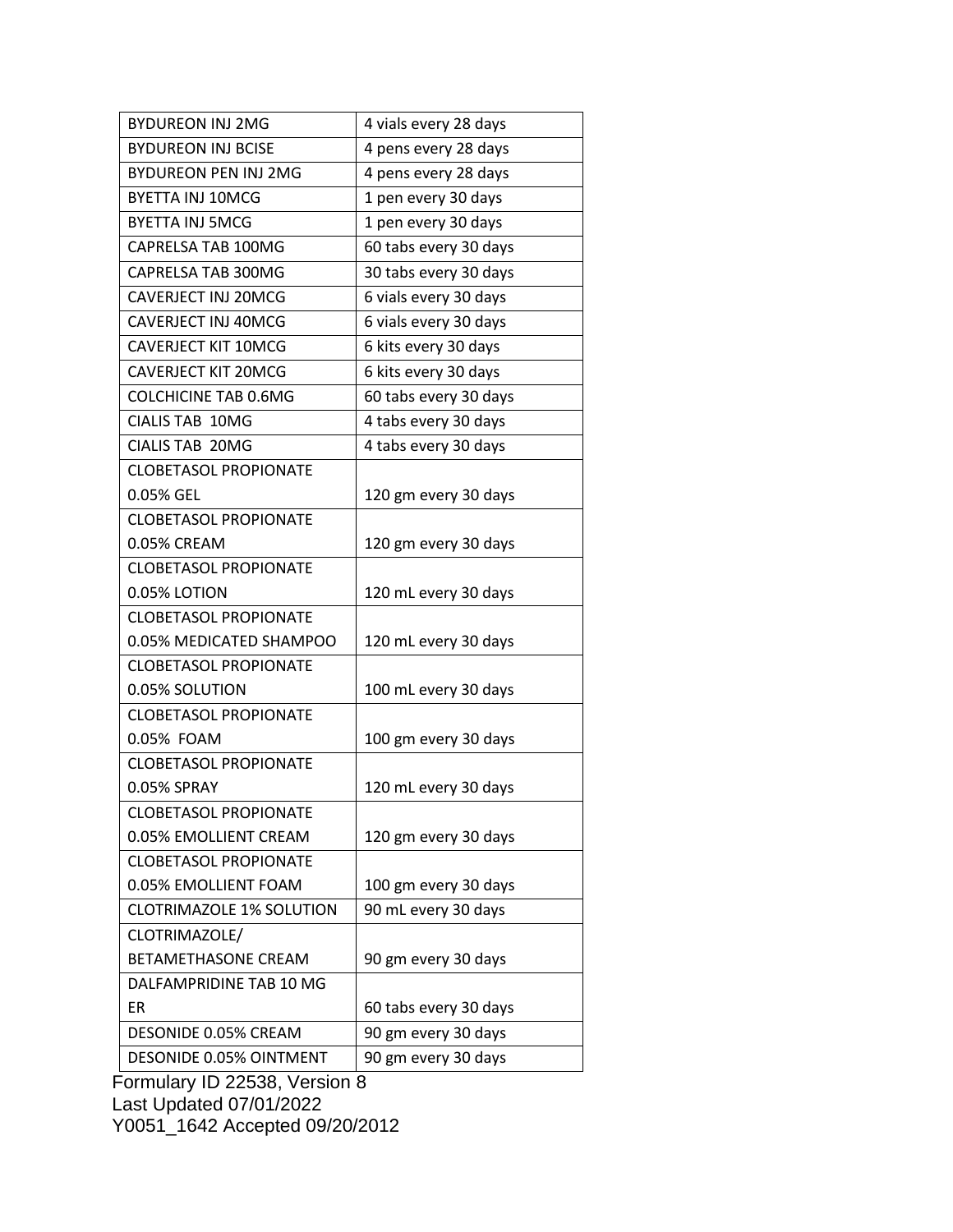| <b>DESONIDE 0.05% LOTION</b> | 120 mL every 30 days     |
|------------------------------|--------------------------|
| DEXILANT CAP 30MG DR         | 30 caps every 30 days    |
| DEXILANT CAP 60MG DR         | 30 caps every 30 days    |
|                              |                          |
| DEXLANSOPRAZ CAP 30MG DR     | 30 caps every 30 days    |
| DEXLANSOPRAZ CAP 60MG DR     | 30 caps every 30 days    |
| DICLOFENAC GEL 1%            | 500 mL per 30 days       |
| DICLOFENAC SOLUTION 1.5%     | 300 mL per 30 days       |
| DIFLORASONE CRE 0.05%        | 60 gm every 30 days      |
| DIFLORASONE OIN 0.05%        | 60 gm every 30 days      |
| DIGITEK TAB 0.125MG          | 30 tabs every 30 days    |
| DIGOXIN TAB 0.125MG          | 30 tabs every 30 days    |
| DIHYDROERGOT INJ 1MG/ML      | 24 ampules every 30 days |
| <b>DIMETHYL FUMARATE</b>     | 60 caps every 30 days    |
| CAPSULE 120 MG               |                          |
| DIMETHYL FUMARATE            | 60 caps every 30 days    |
| CAPSULE 240 MG               |                          |
| <b>DOXEPIN HCL CREAM 5%</b>  | 45 gm per 30 days        |
| DOXEPIN 3 MG TABLET          | 30 tabs every 30 days    |
| <b>DOXEPIN 6 MG TABLET</b>   | 30 tabs every 30 days    |
| DRONABINOL CAP 10MG          | 60 caps every 30 days    |
| DRONABINOL CAP 2.5MG         | 60 caps every 30 days    |
| DRONABINOL CAP 5MG           | 60 caps every 30 days    |
| DROXIDOPA 100 MG ORAL        |                          |
| <b>CAPSULE</b>               | 90 caps every 30 days    |
| DROXIDOPA 200 MG ORAL        |                          |
| <b>CAPSULE</b>               | 180 caps every 30 days   |
| DROXIDOPA 300 MG ORAL        |                          |
| <b>CAPSULE</b>               | 180 caps every 30 days   |
| <b>EDEX KIT 10MCG</b>        | 6 kits every 30 days     |
| <b>EDEX KIT 20MCG</b>        | 6 kits every 30 days     |
| <b>EDEX KIT 40MCG</b>        | 6 kits every 30 days     |
| ELETRIPTAN TAB 20MG          | 12 tabs every 30 days    |
| ELETRIPTAN TAB 40MG          | 8 tabs every 30 days     |
| EPINEPHRINE INJ 0.15MG       | 4 pens every 30 days     |
| EPINEPHRINE INJ 0.3MG        | 4 pens every 30 days     |
| ERGOT/CAFFEN TAB 1-100MG     | 43 tabs every 30 days    |
| <b>ESOMEPRA MAG CAP 20MG</b> |                          |
| DR                           | 30 caps every 30 days    |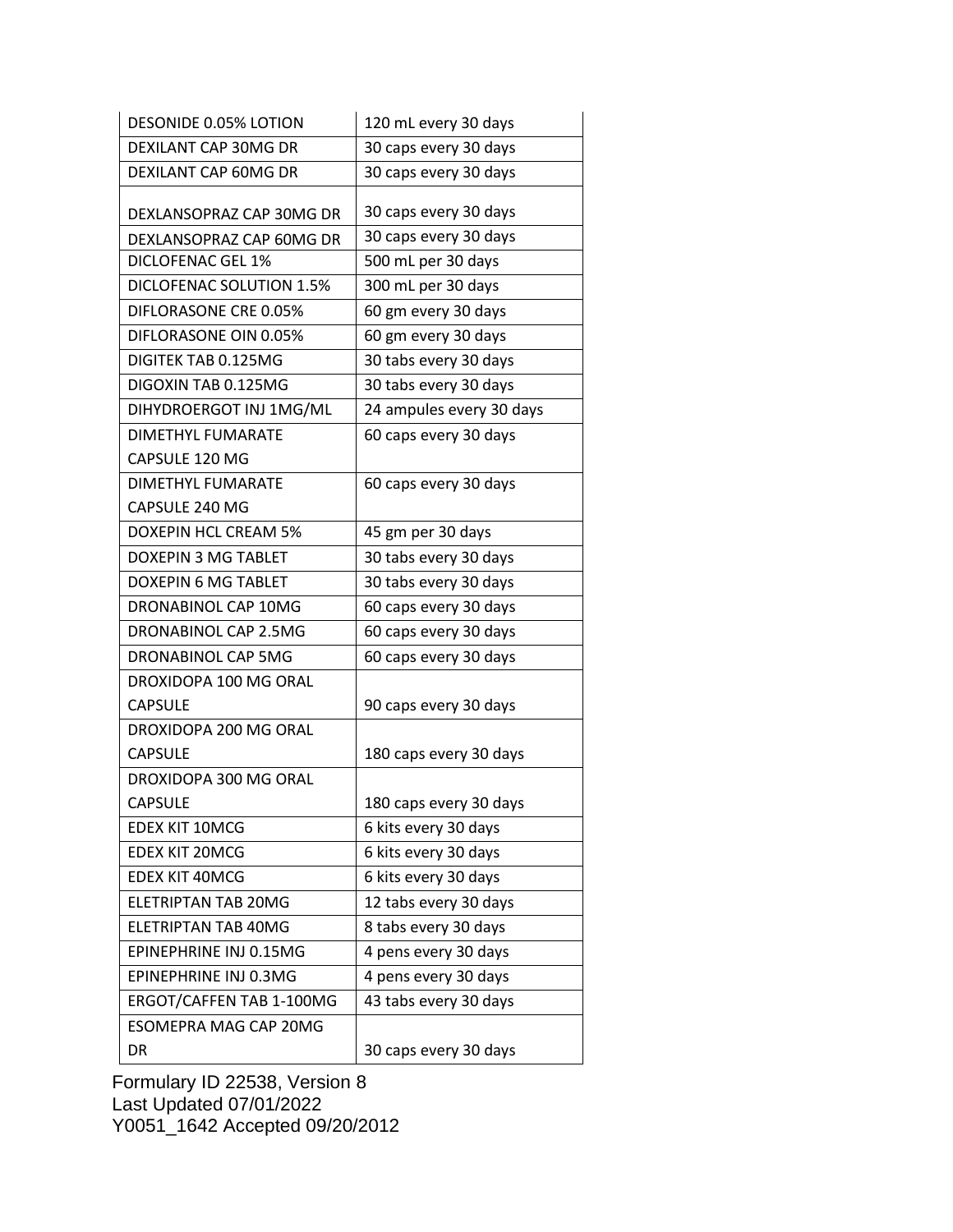| <b>ESOMEPRA MAG CAP 40MG</b>  |                            |
|-------------------------------|----------------------------|
| DR                            | 30 caps every 30 days      |
| EVEROLIMUS 0.25 MG TABLET     | 60 tabs every 30 days      |
| <b>FARXIGA TAB 10MG</b>       | 30 tabs every 30 days      |
| <b>FARXIGA TAB 5MG</b>        | 30 tabs every 30 days      |
| FEBUXOSTAT TAB 40 MG          | 30 tabs every 30 days      |
| FEBUXOSTAT TAB 80 MG          | 30 tabs every 30 days      |
| FENTANYL 0.1 MG BUCCAL        | 120 tabs every 30 days     |
| FENTANYL 0.2 MG BUCCAL        |                            |
| <b>TABLET</b>                 | 120 tabs every 30 days     |
| <b>FENTANYL 0.4 MG BUCCAL</b> |                            |
| <b>TABLET</b>                 | 120 tabs every 30 days     |
| <b>FENTANYL 0.6 MG BUCCAL</b> |                            |
| <b>TABLET</b>                 | 120 tabs every 30 days     |
| <b>FENTANYL 0.8 MG BUCCAL</b> |                            |
| <b>TABLET</b>                 | 120 tabs every 30 days     |
| FENTANYL DIS 100MCG/H         | 20 patches every 30 days   |
| FENTANYL DIS 12MCG/HR         | 20 patches every 30 days   |
| FENTANYL DIS 25MCG/HR         | 20 patches every 30 days   |
| FENTANYL DIS 50MCG/HR         | 20 patches every 30 days   |
| FENTANYL DIS 75MCG/HR         | 20 patches every 30 days   |
| FENTANYL OT LOZ 1200MCG       | 120 lozenges every 30 days |
| FENTANYL OT LOZ 1600MCG       | 120 lozenges every 30 days |
| FENTANYL OT LOZ 200MCG        | 120 lozenges every 30 days |
| <b>FENTANYL OT LOZ 400MCG</b> | 120 lozenges every 30 days |
| FENTANYL OT LOZ 600MCG        | 120 lozenges every 30 days |
| <b>FENTANYL OT LOZ 800MCG</b> | 120 lozenges every 30 days |
| FIRMAGON INJ 80MG             | 4 vials every 28 days      |
| FLUOCIN ACET OIL SCALP        | 120 ml every 30 days       |
| FLUOCIN ACET SOL 0.01%        | 120 ml every 30 days       |
| <b>FLUOCINONIDE CRE 0.1%</b>  | 60 gm every 30 days        |
| FLUOCINONIDE SOL 0.05%        | 120 ml every 30 days       |
| FLUTICASONE LOT 0.05%         | 120 ml every 30 days       |
| <b>FORTEO SOL 600/2.4</b>     | 2.4 ml every 28 days       |
| <b>FROVATRIPTAN TAB 2.5MG</b> | 12 tabs every 30 days      |
| <b>FYCOMPA TAB 2MG</b>        | 30 tabs every 30 days      |
| GILENYA CAP 0.5MG             | 30 caps every 30 days      |
| GLATIRAMER INJ 20MG/ML        | 30 syringes every 30 days  |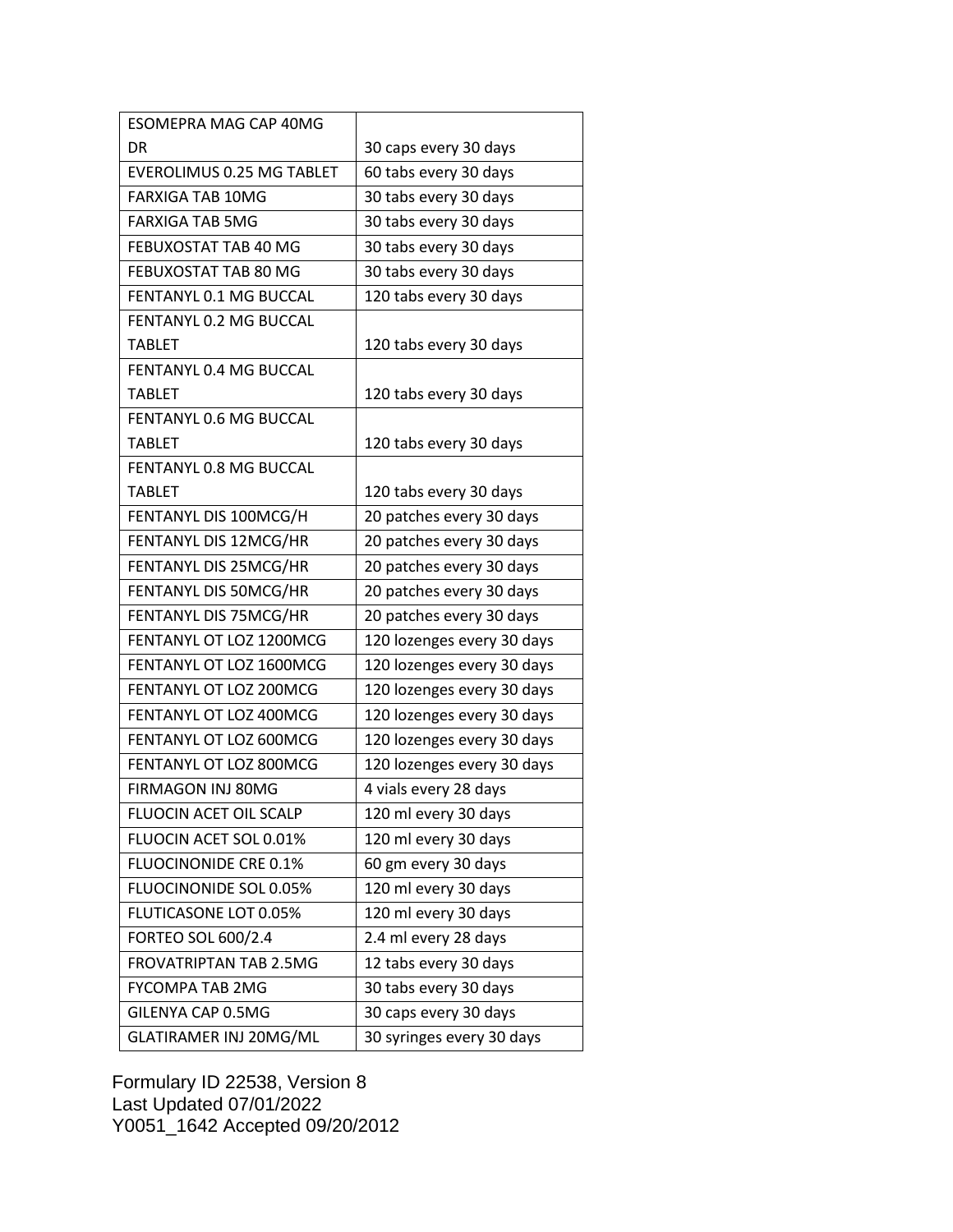| GLATOPA INJ 20MG/ML           | 30 ml every 30 days       |
|-------------------------------|---------------------------|
| <b>GLIMEPIRIDE TAB 1MG</b>    | 240 tabs every 30 days    |
| <b>GLIMEPIRIDE TAB 2MG</b>    | 120 tabs every 30 days    |
| <b>GLIMEPIRIDE TAB 4MG</b>    | 60 tabs every 30 days     |
| GLIP/METFORM TAB 2.5-250M     | 240 tabs every 30 days    |
| GLIP/METFORM TAB 2.5-500M     | 120 tabs every 30 days    |
| GLIP/METFORM TAB 5-500MG      | 120 tabs every 30 days    |
| <b>GLIPIZIDE ER TAB 10MG</b>  | 60 tabs every 30 days     |
| <b>GLIPIZIDE ER TAB 2.5MG</b> | 240 tabs every 30 days    |
| <b>GLIPIZIDE ER TAB 5MG</b>   | 120 tabs every 30 days    |
| <b>GLIPIZIDE TAB 10MG</b>     | 120 tabs every 30 days    |
| <b>GLIPIZIDE TAB 5MG</b>      | 240 tabs every 30 days    |
| <b>GRANISETRON TAB 1MG</b>    | 30 tabs every 30 days     |
| HALOBETASOL CRE 0.05%         | 120 gm every 30 days      |
| HALOBETASOL OIN 0.05%         | 120 gm every 30 days      |
| HYDROCO/APAP TAB 10-          |                           |
| 300MG                         | 360 tabs every 30 days    |
| HYDROCO/APAP TAB 10-          |                           |
| 325MG                         | 360 tabs every 30 days    |
| HYDROCO/APAP TAB 2.5-325      | 360 tabs every 30 days    |
| HYDROCO/APAP TAB 5-300MG      | 360 tabs every 30 days    |
| HYDROCO/APAP TAB 5-325MG      | 360 tabs every 30 days    |
| HYDROCO/APAP TAB 7.5-300      | 360 tabs every 30 days    |
| HYDROCO/APAP TAB 7.5-325      | 360 tabs every 30 days    |
| HYDROCOD/IBU TAB 10-          |                           |
| 200MG                         | 150 tabs every 30 days    |
| HYDROCOD/IBU TAB 5-200MG      | 150 tabs every 30 days    |
| HYDROCOD/IBU TAB 7.5-200      | 150 tabs every 30 days    |
| <b>HYDROMORPHON TAB 2MG</b>   | 250 tabs every 30 days    |
| <b>HYDROMORPHON TAB 4MG</b>   | 250 tabs every 30 days    |
| <b>HYDROMORPHON TAB 8MG</b>   | 250 tabs every 30 days    |
| <b>IMATINIB MES TAB 100MG</b> | 90 tabs every 30 days     |
| IMATINIB MES TAB 400MG        | 60 tabs every 30 days     |
| <b>INREBIC 100MG CAP</b>      | 120 caps every 30 days    |
| <b>INVEGA HAFYERA</b>         | 1 syringe every 180 days  |
| INVEGA SUST INJ 117/0.75      | 1 injection every 28 days |
| INVEGA SUST INJ 156MG/ML      | 1 injection every 28 days |
| INVEGA SUST INJ 234/1.5       | 1 injection every 28 days |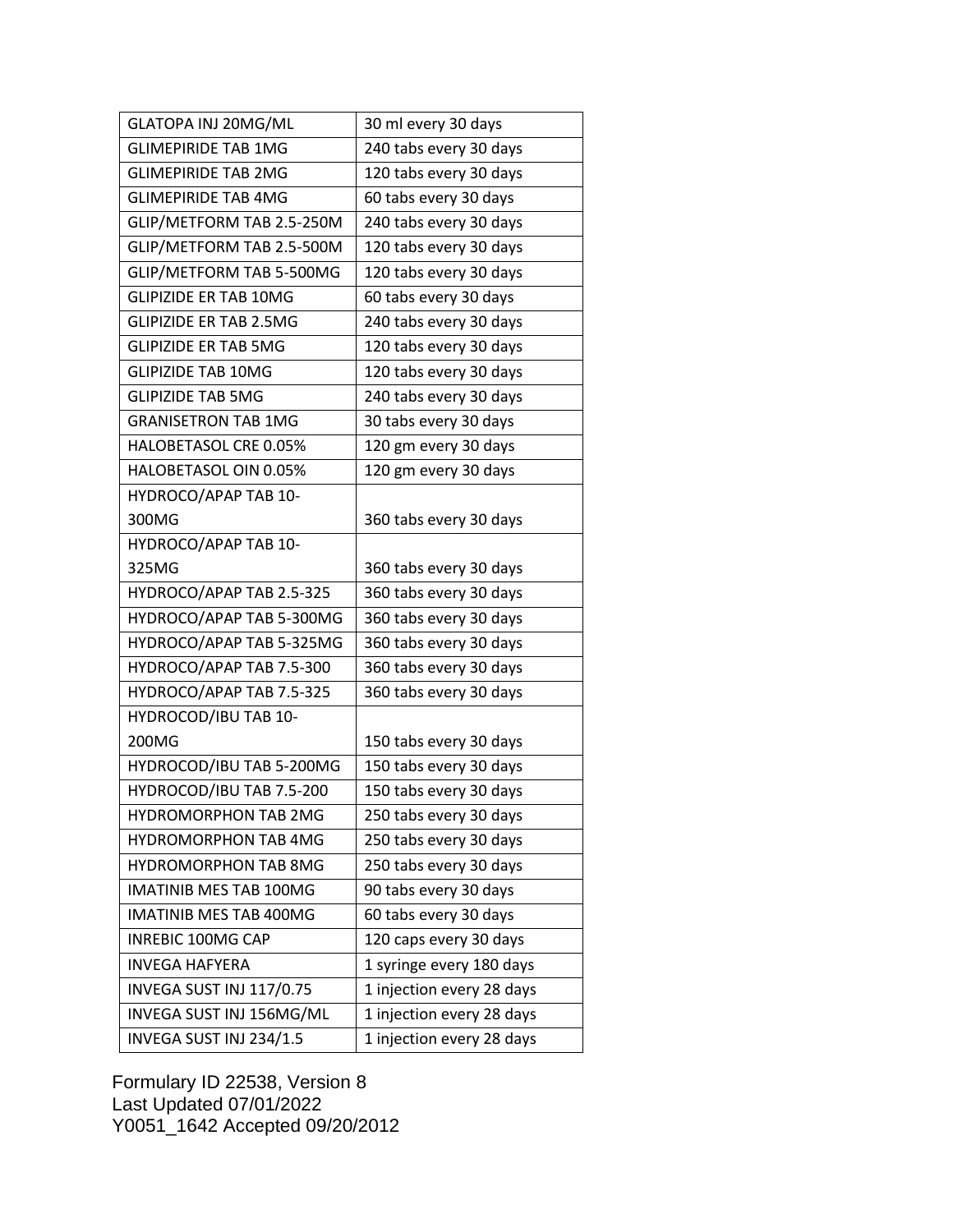| INVEGA SUST INJ 39/0.25         | 1 injection every 28 days |
|---------------------------------|---------------------------|
| INVEGA SUST INJ 78/0.5ML        | 1 injection every 28 days |
| <b>INVEGA TRINZ INJ 273MG</b>   | 1 syringe every 90 days   |
| INVEGA TRINZ INJ 410MG          | 1 syringe every 90 days   |
| <b>INVEGA TRINZ INJ 546MG</b>   | 1 syringe every 90 days   |
| INVEGA TRINZ INJ 819MG          | 1 syringe every 90 days   |
| INVOKAMET TAB 150-1000          | 60 tabs every 30 days     |
| <b>INVOKAMET TAB 150-500</b>    | 60 tabs every 30 days     |
| <b>INVOKAMET TAB 50-1000</b>    | 60 tabs every 30 days     |
| INVOKAMET TAB 50-500MG          | 60 tabs every 30 days     |
| INVOKAMET XR TAB 150-1000       | 60 tabs every 30 days     |
| <b>INVOKAMET XR TAB 150-500</b> | 60 tabs every 30 days     |
| INVOKAMET XR TAB 50-1000        | 60 tabs every 30 days     |
| INVOKAMET XR TAB 50-500MG       | 60 tabs every 30 days     |
| <b>INVOKANA TAB 100MG</b>       | 60 tabs every 30 days     |
| <b>INVOKANA TAB 300MG</b>       | 30 tabs every 30 days     |
| <b>JAKAFI TAB 10MG</b>          | 60 tabs every 30 days     |
| JAKAFI TAB 15MG                 | 60 tabs every 30 days     |
| <b>JAKAFI TAB 20MG</b>          | 60 tabs every 30 days     |
| JAKAFI TAB 25MG                 | 60 tabs every 30 days     |
| JAKAFI TAB 5MG                  | 60 tabs every 30 days     |
| JANUMET TAB 50-1000             | 60 tabs every 30 days     |
| JANUMET TAB 50-500MG            | 60 tabs every 30 days     |
| JANUMET XR TAB 100-1000         | 30 tabs every 30 days     |
| JANUMET XR TAB 50-1000          | 60 tabs every 30 days     |
| JANUMET XR TAB 50-500MG         | 60 tabs every 30 days     |
| JANUVIA TAB 100MG               | 30 tabs every 30 days     |
| <b>JANUVIA TAB 25MG</b>         | 30 tabs every 30 days     |
| JANUVIA TAB 50MG                | 30 tabs every 30 days     |
| JENTADUETO TAB 2.5-1000         | 60 tabs every 30 days     |
| JENTADUETO TAB 2.5-500          | 60 tabs every 30 days     |
| JENTADUETO TAB 2.5-850          | 60 tabs every 30 days     |
| <b>JENTADUETO TAB XR</b>        | 30 tabs every 30 days     |
| <b>JENTADUETO TAB XR</b>        | 30 tabs every 30 days     |
| KALYDECO TAB 150MG              | 60 tabs every 30 days     |
| KLOXXADO SPR 8MG                | 4 sprays every 30 days    |
| KORLYM TAB 300MG                | 120 tabs every 30 days    |
| LANOXIN TAB 0.125MG             | 30 tabs every 30 days     |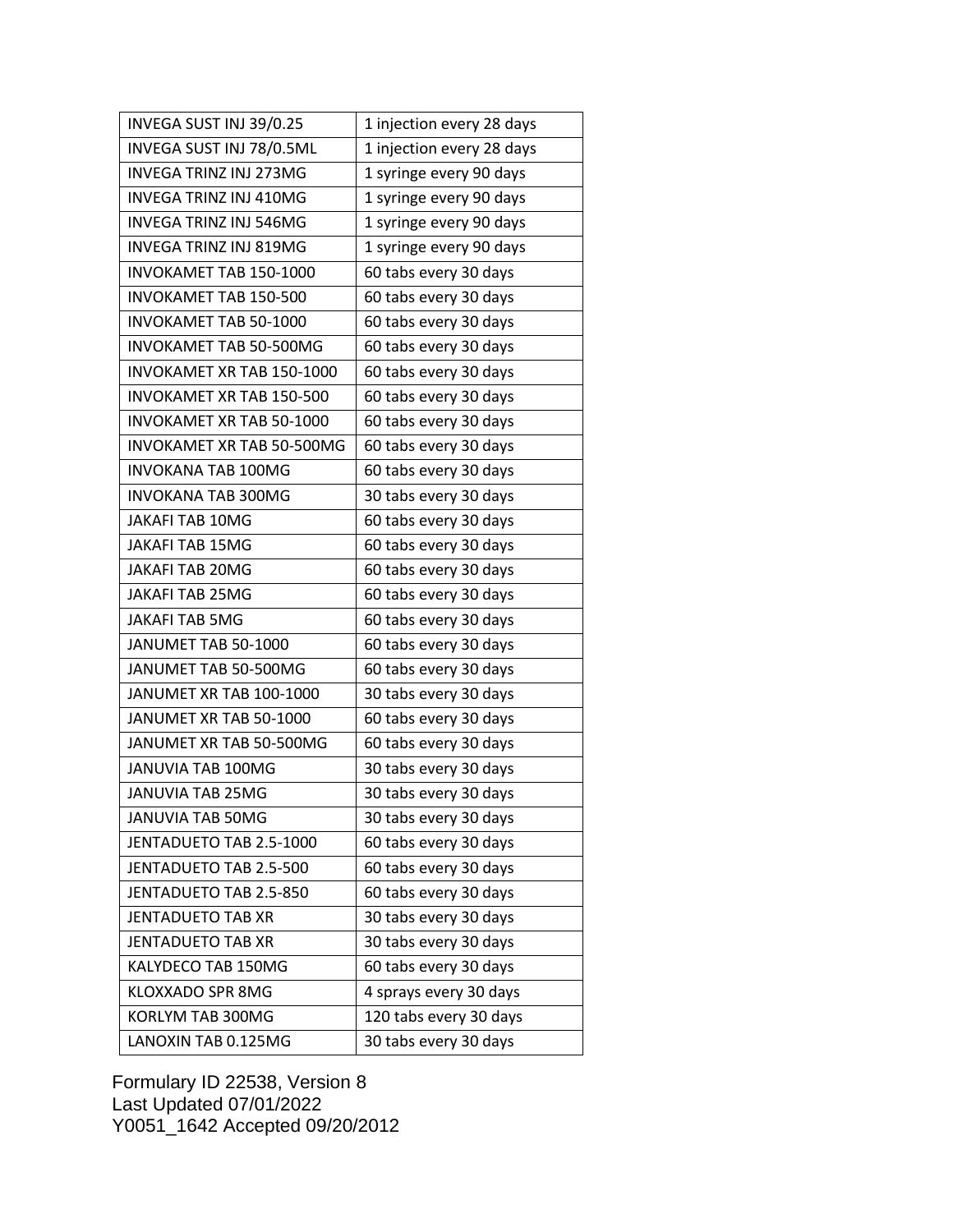| LANSOPRAZOLE CAP 15MG DR      | 60 caps every 30 days    |
|-------------------------------|--------------------------|
| LANSOPRAZOLE CAP 30MG DR      | 60 caps every 30 days    |
| LEVITRA TAB 2.5MG             | 4 tabs every 30 days     |
| <b>LEVITRA TAB 5MG</b>        | 4 tabs every 30 days     |
| LEVITRA TAB 10MG              | 4 tabs every 30 days     |
| <b>LEVITRA TAB 25MG</b>       | 4 tabs every 30 days     |
| LIDOCAINE GEL 2% JELLY        | 30 mL per 30 days        |
| LIDOCAINE PAD 5%              | 90 patches every 30 days |
| <b>LIDOCAINE SOLUTION 4%</b>  | 50 mL every 30 days      |
| LIDO/PRILOCN CRE 2.5-2.5%     | 30 gm every 30 days      |
| LINZESS CAP 145MCG            | 30 caps every 30 days    |
| <b>LINZESS CAP 290MCG</b>     | 30 caps every 30 days    |
| <b>LINZESS CAP 72MCG</b>      | 30 caps every 30 days    |
| LOREEV XR CAP 1.5MG           | 60 caps every 30 days    |
| LOREEV XR CAP 1MG             | 60 caps every 30 days    |
| LOREEV XR CAP 2MG             | 60 caps every 30 days    |
| LOREEV XR CAP 3MG             | 60 caps every 30 days    |
| LUBIPROSTONE CAP 0.008 MG     | 60 caps every 30 days    |
| LUBIPROSTONE CAP 0.024 MG     | 60 caps every 30 days    |
| LUPKYNIS CAP 7.9MG            | 180 caps every 30 days   |
| METFORMIN TAB 1000MG          | 75 tabs every 30 days    |
| METFORMIN TAB 500MG           | 150 tabs every 30 days   |
| METFORMIN TAB 500MG ER        | 120 tabs every 30 days   |
| <b>METFORMIN TAB 750MG ER</b> | 60 tabs every 30 days    |
| METFORMIN TAB 850MG           | 90 tabs every 30 days    |
| MODAFINIL TAB 100MG           | 30 tabs every 30 days    |
| MODAFINIL TAB 200MG           | 60 tabs every 30 days    |
| MORPHINE SUL CAP 100MG ER     | 60 caps every 30 days    |
| MORPHINE SUL CAP 10MG ER      | 90 caps every 30 days    |
| MORPHINE SUL CAP 120MG ER     | 30 caps every 30 days    |
| MORPHINE SUL CAP 20MG ER      | 90 caps every 30 days    |
| MORPHINE SUL CAP 30MG ER      | 90 caps every 30 days    |
| MORPHINE SUL CAP 30MG ER      | 30 caps every 30 days    |
| MORPHINE SUL CAP 45MG ER      | 30 caps every 30 days    |
| MORPHINE SUL CAP 50MG ER      | 90 caps every 30 days    |
| MORPHINE SUL CAP 60MG ER      | 60 caps every 30 days    |
| MORPHINE SUL CAP 60MG ER      | 30 caps every 30 days    |
| MORPHINE SUL CAP 75MG ER      | 30 caps every 30 days    |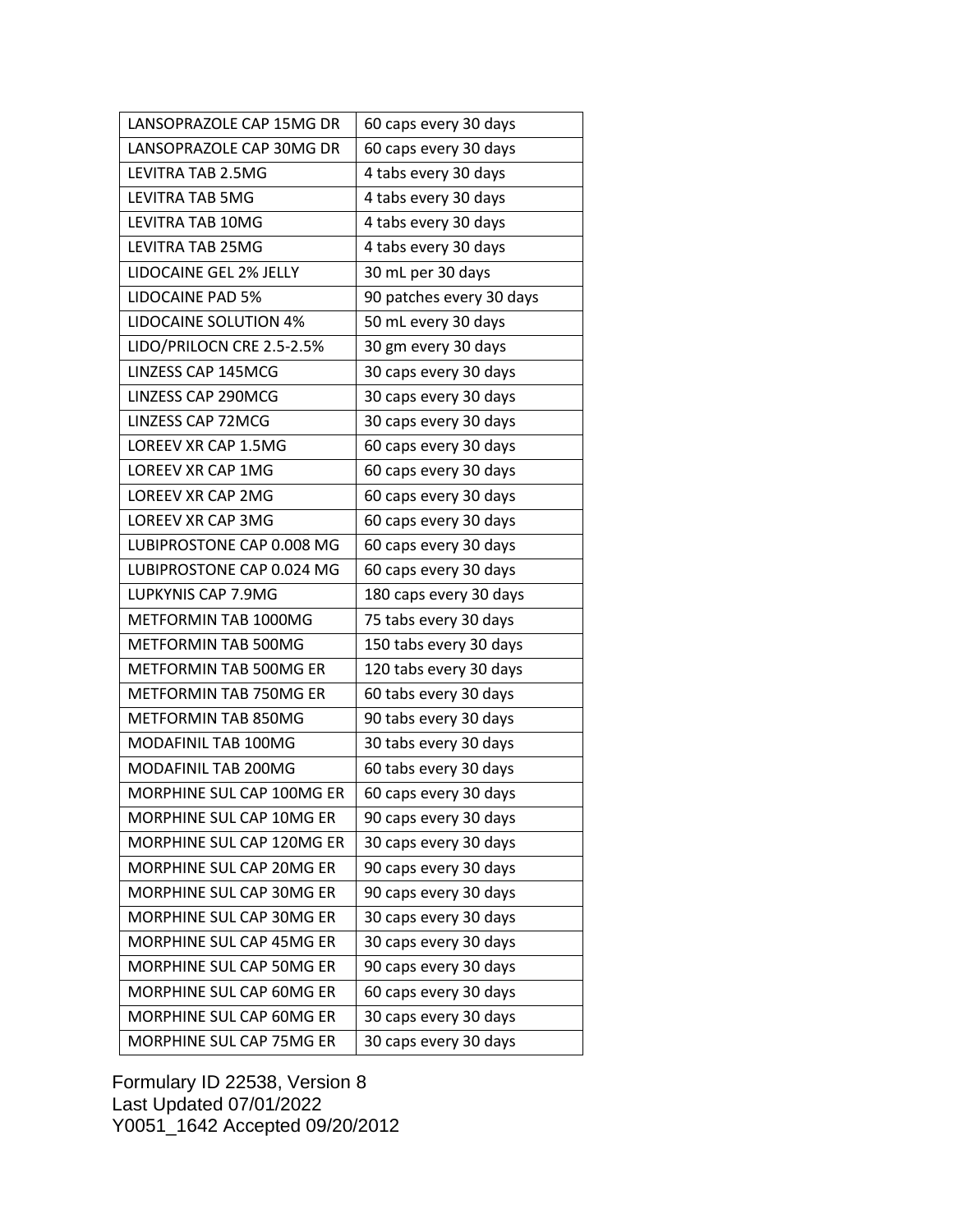| MORPHINE SUL CAP 80MG ER     | 60 caps every 30 days  |
|------------------------------|------------------------|
| MORPHINE SUL CAP 90MG ER     | 30 caps every 30 days  |
| MORPHINE SUL TAB 100MG ER    | 60 tabs every 30 days  |
| <b>MORPHINE SUL TAB 15MG</b> | 300 tabs every 30 days |
| MORPHINE SUL TAB 15MG ER     | 90 tabs every 30 days  |
| MORPHINE SUL TAB 200MG ER    | 60 tabs every 30 days  |
| MORPHINE SUL TAB 30MG        | 300 tabs every 30 days |
| MORPHINE SUL TAB 30MG ER     | 90 tabs every 30 days  |
| MORPHINE SUL TAB 60MG ER     | 60 tabs every 30 days  |
| MUSE SUP 1000MCG             | 6 sup every 30 days    |
| MUSE SUP 125MCG              | 6 sup every 30 days    |
| MUSE SUP 250MCG              | 6 sup every 30 days    |
| MUSE SUP 500MCG              | 6 sup every 30 days    |
| NALOXONE HCL NASAL SPRAY     |                        |
| 4MG/0.1ML                    | 4 sprays every 30 days |
| NARATRIPTAN TAB 1MG          | 18 tabs every 30 days  |
| <b>NARATRIPTAN TAB 2.5MG</b> | 9 tabs every 30 days   |
| <b>NARCAN SPR</b>            | 4 sprays every 30 days |
| NORTHERA CAP 100MG           | 90 caps every 30 days  |
| NORTHERA CAP 200MG           | 180 caps every 30 days |
| NORTHERA CAP 300MG           | 180 caps every 30 days |
| NURTEC TAB 75MG ODT          | 15 tabs every 30 days  |
| OMEPRAZOLE CAP 10MG          | 60 caps every 30 days  |
| OMEPRAZOLE CAP 20MG          | 60 caps every 30 days  |
| OMEPRAZOLE CAP 40MG          | 60 caps every 30 days  |
| <b>OMNIPOD DASH 5 PACK</b>   | 10 pods every 30 days  |
| <b>OMNIPOD KIT STARTER</b>   | 1 kit every 365 days   |
| <b>OMNIPOD MIS 5 PACK</b>    | 10 pods every 30 days  |
| <b>ONDANSETRON TAB 24MG</b>  | 14 tabs every 30 days  |
| ONDANSETRON TAB 4MG          | 45 tabs every 30 days  |
| ONDANSETRON TAB 4MG ODT      | 45 tabs every 30 days  |
| <b>ONDANSETRON TAB 8MG</b>   | 45 tabs every 30 days  |
| ONDANSETRON TAB 8MG ODT      | 45 tabs every 30 days  |
| <b>OSELTAMIVIR CAP 30MG</b>  | 168 caps every year    |
| <b>OSELTAMIVIR CAP 45MG</b>  | 84 caps every year     |
| <b>OSELTAMIVIR CAP 75MG</b>  | 84 caps every year     |
| OSELTAMIVIR SUS 6MG/ML       | 720 mL every 180 days  |
| OXANDROLONE TAB 2.5MG        | 120 tabs every 30 days |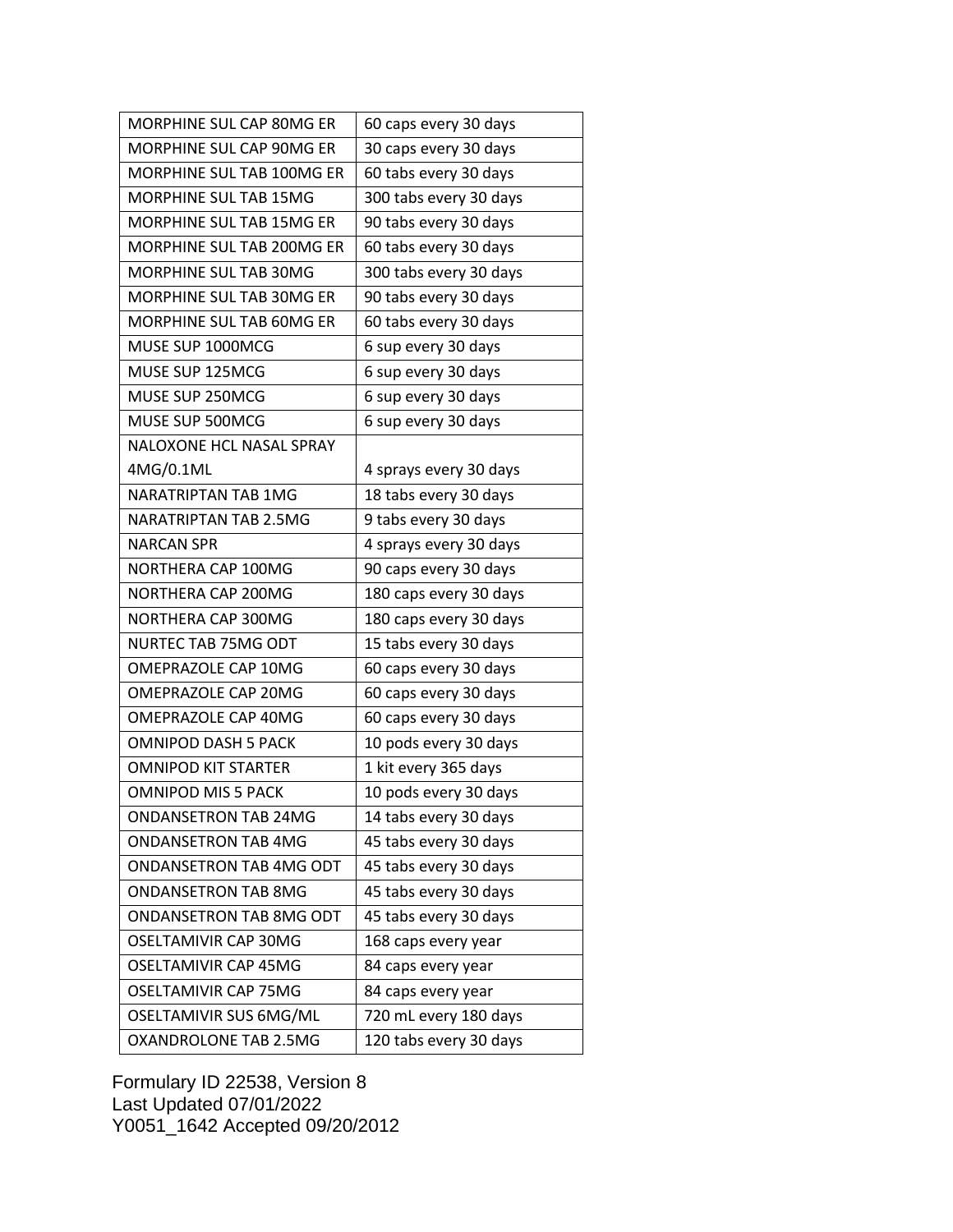| OXYCOD/APAP TAB 10-325MG     | 360 tabs every 30 days |
|------------------------------|------------------------|
| OXYCOD/APAP TAB 2.5-325      | 360 tabs every 30 days |
| OXYCOD/APAP TAB 5-325MG      | 360 tabs every 30 days |
| OXYCOD/APAP TAB 7.5-325      | 360 tabs every 30 days |
| OXYCOD/IBU TAB 5-400MG       | 28 tabs every 30 days  |
| OXYCODONE CON 100/5ML        | 120 ml every 30 days   |
| OXYCODONE TAB 10MG           | 240 tabs every 30 days |
| OXYCODONE TAB 10MG ER        | 90 tabs every 30 days  |
| OXYCODONE TAB 15MG           | 200 tabs every 30 days |
| OXYCODONE TAB 20MG           | 200 tabs every 30 days |
| OXYCODONE TAB 20MG ER        | 90 tabs every 30 days  |
| OXYCODONE TAB 30MG           | 200 tabs every 30 days |
| OXYCODONE TAB 40MG ER        | 60 tabs every 30 days  |
| OXYCODONE TAB 5MG            | 240 tabs every 30 days |
| OXYCODONE TAB 80MG ER        | 60 tabs every 30 days  |
| OXYCONTIN TAB 10MG CR        | 90 tabs every 30 days  |
| <b>OXYCONTIN TAB 15MG CR</b> | 90 tabs every 30 days  |
| OXYCONTIN TAB 20MG CR        | 90 tabs every 30 days  |
| OXYCONTIN TAB 30MG CR        | 90 tabs every 30 days  |
| OXYCONTIN TAB 40MG CR        | 60 tabs every 30 days  |
| OXYCONTIN TAB 60MG CR        | 60 tabs every 30 days  |
| OXYCONTIN TAB 80MG CR        | 60 tabs every 30 days  |
| OXYMORPHONE TAB 10MG ER      | 90 tabs every 30 days  |
| OXYMORPHONE TAB 15MG ER      | 90 tabs every 30 days  |
| OXYMORPHONE TAB 20MG ER      | 90 tabs every 30 days  |
| OXYMORPHONE TAB 30MG ER      | 60 tabs every 30 days  |
| OXYMORPHONE TAB 40MG ER      | 60 tabs every 30 days  |
| OXYMORPHONE TAB 5MG ER       | 90 tabs every 30 days  |
| OXYMORPHONE TAB 7.5MG ER     | 90 tabs every 30 days  |
| OXYMORPHONE TAB HCL          |                        |
| 10MG                         | 200 tabs every 30 days |
| OXYMORPHONE TAB HCL 5MG      | 240 tabs every 30 days |
| OZEMPIC 0.25MG, 0.5MG INJ    | 1 pen every 28 days    |
| OZEMPIC 4MG/3ML INJ          | 1 pen every 28 days    |
| OZEMPIC 8MG/3ML INJ          | 1 pen every 28 days    |
| PANTOPRAZOLE TAB 20MG        | 60 tabs every 30 days  |
| PANTOPRAZOLE TAB 40MG        | 60 tabs every 30 days  |
| PIOGLITA/MET TAB 15-500MG    | 90 tabs every 30 days  |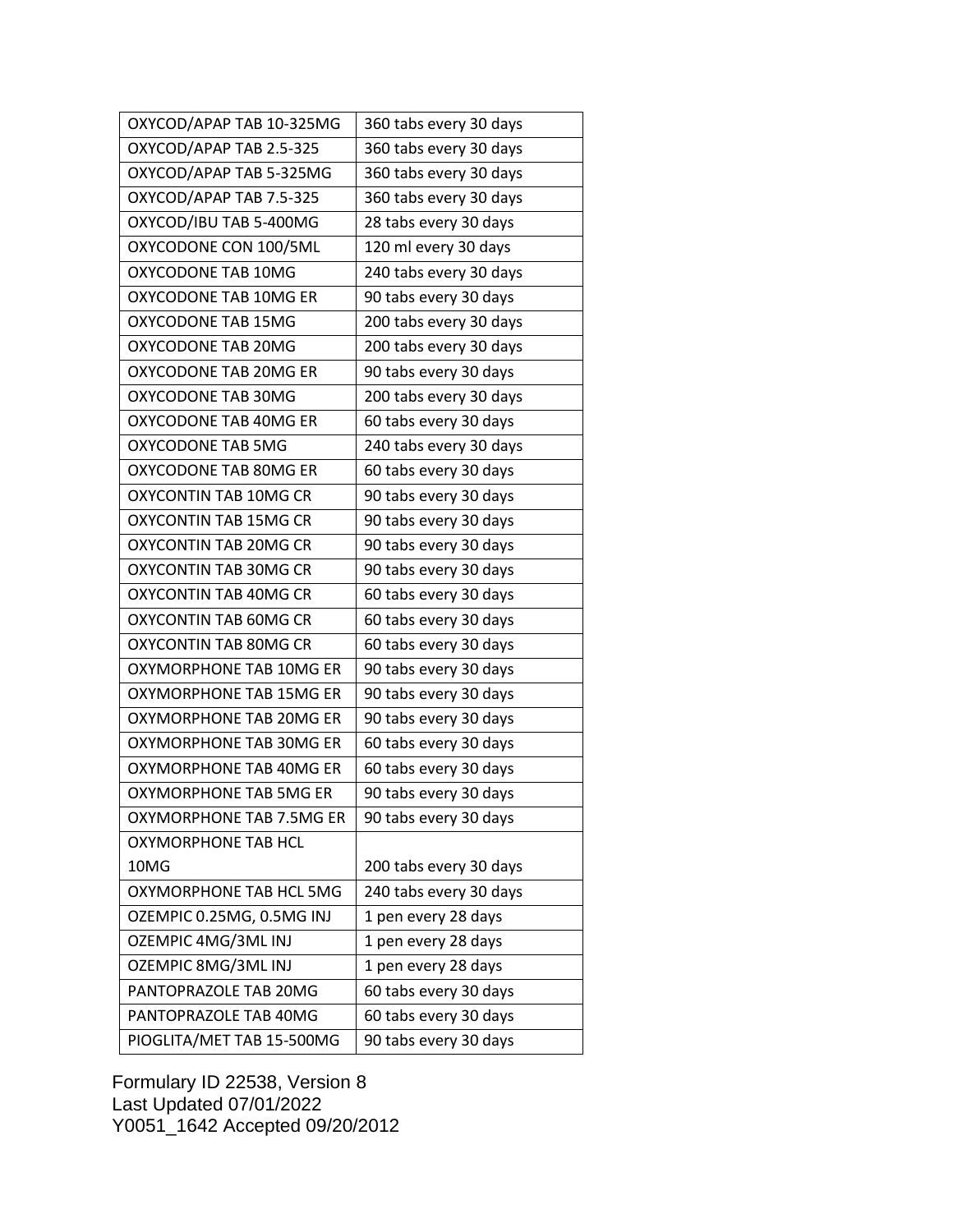| PIOGLITA/MET TAB 15-850MG  | 90 tabs every 30 days      |
|----------------------------|----------------------------|
| PIOGLITAZONE TAB 15MG      | 30 tabs every 30 days      |
| PIOGLITAZONE TAB 30MG      | 30 tabs every 30 days      |
| PIOGLITAZONE TAB 45MG      | 30 tabs every 30 days      |
| POMALYST CAP 1MG           | 30 caps every 30 days      |
| POMALYST CAP 2MG           | 30 caps every 30 days      |
| POMALYST CAP 3MG           | 30 caps every 30 days      |
| POMALYST CAP 4MG           | 30 caps every 30 days      |
| PRALUENT INJ 150MG/ML      | 2 injections every 28 days |
| PRALUENT INJ 75MG/ML       | 2 injections every 28 days |
| PREGABALIN CAP 100 MG      | 90 caps every 30 days      |
| PREGABALIN CAP 300 MG      | 60 caps every 30 days      |
| PREGABALIN CAP 150 MG      | 90 caps every 30 days      |
| PREGABALIN CAP 200 MG      | 90 caps every 30 days      |
| PREGABALIN CAP 225 MG      | 60 caps every 30 days      |
| PREGABALIN CAP 25 MG       | 90 caps every 30 days      |
| PREGABALIN CAP 75 MG       | 90 caps every 30 days      |
| PREGABALIN CAP 50 MG       | 90 caps every 30 days      |
| PREGABALIN SOLN 20 MG/ML   | 946 mL every 30 days       |
| PROCRIT INJ 40000/ML       | 8 vials every 30 days      |
| PROLIA SOL 60MG/ML         | 2 injections every year    |
| QBREXZA                    | 30 pledgets every 30 days  |
| QUININE SULF CAP 324MG     | 84 caps every 365 days     |
| RABEPRAZOLE TAB 20MG       | 60 tabs every 30 days      |
| RAMELTEON TAB 8 MG         | 30 tabs every 30 days      |
| REGRANEX GEL 0.01%         | 30 gm every 30 days        |
| RELENZA MIS DISKHALE       | 3 inhalers every 180 days  |
| REPAGLINIDE TAB 1-500MG    | 150 tabs every 30 days     |
| REPAGLINIDE TAB 2-500MG    | 150 tabs every 30 days     |
| RETACRIT INJ 40, 000 UNITS | 8 vials every 30 days      |
| <b>REXULTI TAB 2MG</b>     | 30 tabs every 30 days      |
| <b>REXULTI TAB 3MG</b>     | 30 tabs every 30 days      |
| REXULTI TAB 4MG            | 30 tabs every 30 days      |
| RIZATRIPTAN TAB 10MG       | 12 tabs every 30 days      |
| RIZATRIPTAN TAB 10MG ODT   | 12 tabs every 30 days      |
| RIZATRIPTAN TAB 5MG        | 12 tabs every 30 days      |
| RIZATRIPTAN TAB 5MG ODT    | 12 tabs every 30 days      |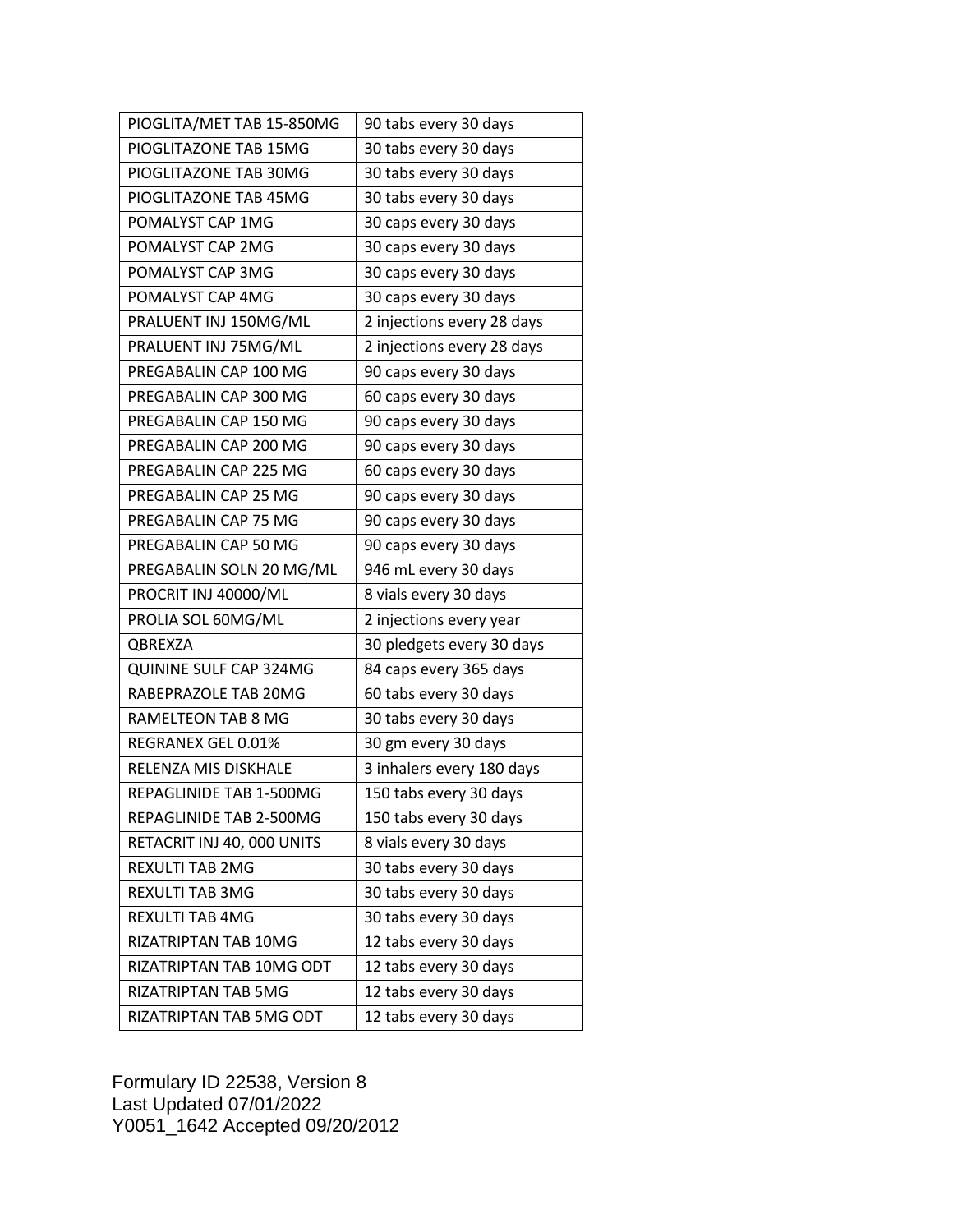| SCOPOLAMINE DISC 1MG/3           |                             |
|----------------------------------|-----------------------------|
| <b>DAYS</b>                      | 10 patches every 30 days    |
| <b>SELZENTRY TAB 25MG</b>        | 120 tabs every 30 days      |
| SHINGRIX INJ 50MCG               | 2 injections in lifetime    |
| SILDENAFIL 10 MG/ML ORAL         |                             |
| <b>SUSPENSION</b>                | 180 mL every 30 days        |
| SILDENAFIL TAB 25MG              | 4 tabs every 30 days        |
| SILDENAFIL TAB 50MG              | 4 tabs every 30 days        |
| SILDENAFIL TAB 100MG             | 4 tabs every 30 days        |
| SILDENAFIL TAB 20MG              | 90 tabs every 30 days       |
| STENDRA TAB 100MG                | 4 tabs every 30 days        |
| STENDRA TAB 200MG                | 4 tabs every 30 days        |
| <b>STENDRA TAB 50MG</b>          | 4 tabs every 30 days        |
| SUMATRIPTAN INJ 4MG/0.5          | 12 injections every 30 days |
| SUMATRIPTAN INJ 6MG/0.5          | 8 injections every 30 days  |
| SUMATRIPTAN SPR 20MG/ACT         | 12 units every 30 days      |
| SUMATRIPTAN SPR 5MG/ACT          | 12 units every 30 days      |
| SUMATRIPTAN TAB 100MG            | 9 tabs every 30 days        |
| <b>SUMATRIPTAN TAB 25MG</b>      | 18 tabs every 30 days       |
| SUMATRIPTAN TAB 50MG             | 18 tabs every 30 days       |
| SYMDEKO TAB                      | 60 tabs every 30 days       |
| <b>TADALAFIL TAB 2.5MG</b>       | 30 tabs every 30 days       |
| <b>TADALAFIL TAB 5MG</b>         | 30 tabs every 30 days       |
| TADALAFIL TAB 10MG               | 4 tabs every 30 days        |
| <b>TADALAFIL TAB 20MG</b>        | 4 tabs every 30 days        |
| TECFIDERA CAP 120MG              | 60 caps every 30 days       |
| TECFIDERA CAP 240MG              | 60 caps every 30 days       |
| TENCON TAB 50-325MG              | 24 tabs every 30 days       |
| <b>TERIPARATIDE PEN INJECTOR</b> | 2.48 mL every 28 days       |
| <b>TERBINAFINE TAB 250MG</b>     | 84 tabs every 365 days      |
| TIVICAY TAB 10MG                 | 30 tabs every 30 days       |
| <b>TOVET TOPICAL FOAM</b>        | 100gm every 30 days         |
| <b>TRADJENTA TAB 5MG</b>         | 30 tabs every 30 days       |
| <b>TRAMADOL HCL CAP ER</b>       |                             |
| 100MG                            | 30 caps every 30 days       |
| TRAMADOL HCL CAP ER              |                             |
| 200MG                            | 30 caps every 30 days       |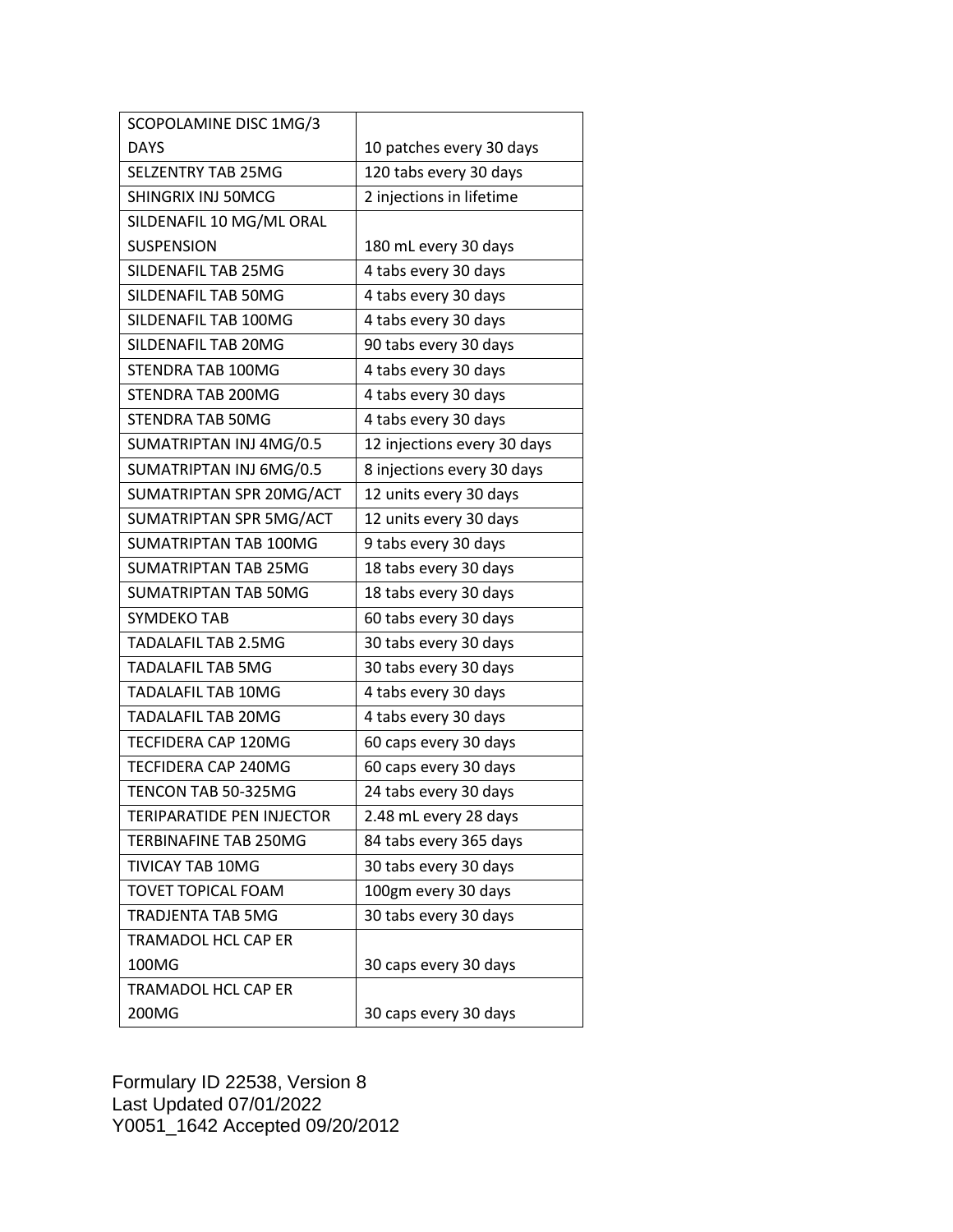| <b>TRAMADOL HCL CAP ER</b>    |                             |
|-------------------------------|-----------------------------|
| 300MG                         | 30 caps every 30 days       |
| TRAMADOL HCL TAB 100MG        |                             |
| <b>ER</b>                     | 30 tabs every 30 days       |
| TRAMADOL HCL TAB 100MG        |                             |
| ER                            | 30 tabs every 30 days       |
| TRAMADOL HCL TAB 200MG        |                             |
| <b>ER</b>                     | 30 tabs every 30 days       |
| TRAMADOL HCL TAB 200MG        |                             |
| <b>ER</b>                     | 30 tabs every 30 days       |
| TRAMADOL HCL TAB 300MG        |                             |
| ER                            | 30 tabs every 30 days       |
| TRAMADOL HCL TAB 300MG        |                             |
| <b>ER</b>                     | 30 tabs every 30 days       |
| TRANDDERM-SC DISC 1.5MG       | 10 patches every 30 days    |
| TRIJARDY XR 5 MG/ 2.5         |                             |
| MG/1000 MG                    | 60 tabs every 30 days       |
| TRIJARDY XR 10 MG 5           |                             |
| MG/1000 MG                    | 30 tabs every 30 days       |
| TRIJARDY XR 12.5 MG/          |                             |
| 2.5 MG/1000 MG                | 60 tabs every 30 days       |
| TRIJARDY XR 25 MG/5           |                             |
| MG/1000 MG                    | 30 tabs every 30 days       |
| <b>TRIKAFTA</b>               | 84 tabs per 28 days         |
| <b>TRULICITY INJ 0.75/0.5</b> | 4 pens every 28 days        |
| TRULICITY INJ 1.5/0.5         | 4 pens every 28 days        |
| TRULICITY INJ 3/0.5           | 4 pens every 28 days        |
| TRULICITY INJ 4.5/0.5         | 4 pens every 28 days        |
| <b>UBRELVY TAB 50MG</b>       | 16 tabs every 30 days       |
| <b>UBRELVY TAB 100MG</b>      | 16 tabs every 30 days       |
| <b>VARDENAFIL TAB 2.5MG</b>   | 4 tabs every 30 days        |
| <b>VARDENAFIL TAB 5MG</b>     | 4 tabs every 30 days        |
| VARDENAFIL TAB 10MG           | 4 tabs every 30 days        |
| VARDENAFIL TAB 10MG ODT       | 4 tabs every 30 days        |
| <b>VARDENAFIL TAB 20MG</b>    | 4 tabs every 30 days        |
| <b>VARUBI TAB 90MG</b>        | 4 tabs every 30 days        |
| <b>VERDESO TOPICAL FOAM</b>   | 100 gm every 30 days        |
|                               | 30 devices (1 box) every 30 |
| <b>V-GO 20 KIT</b>            | days                        |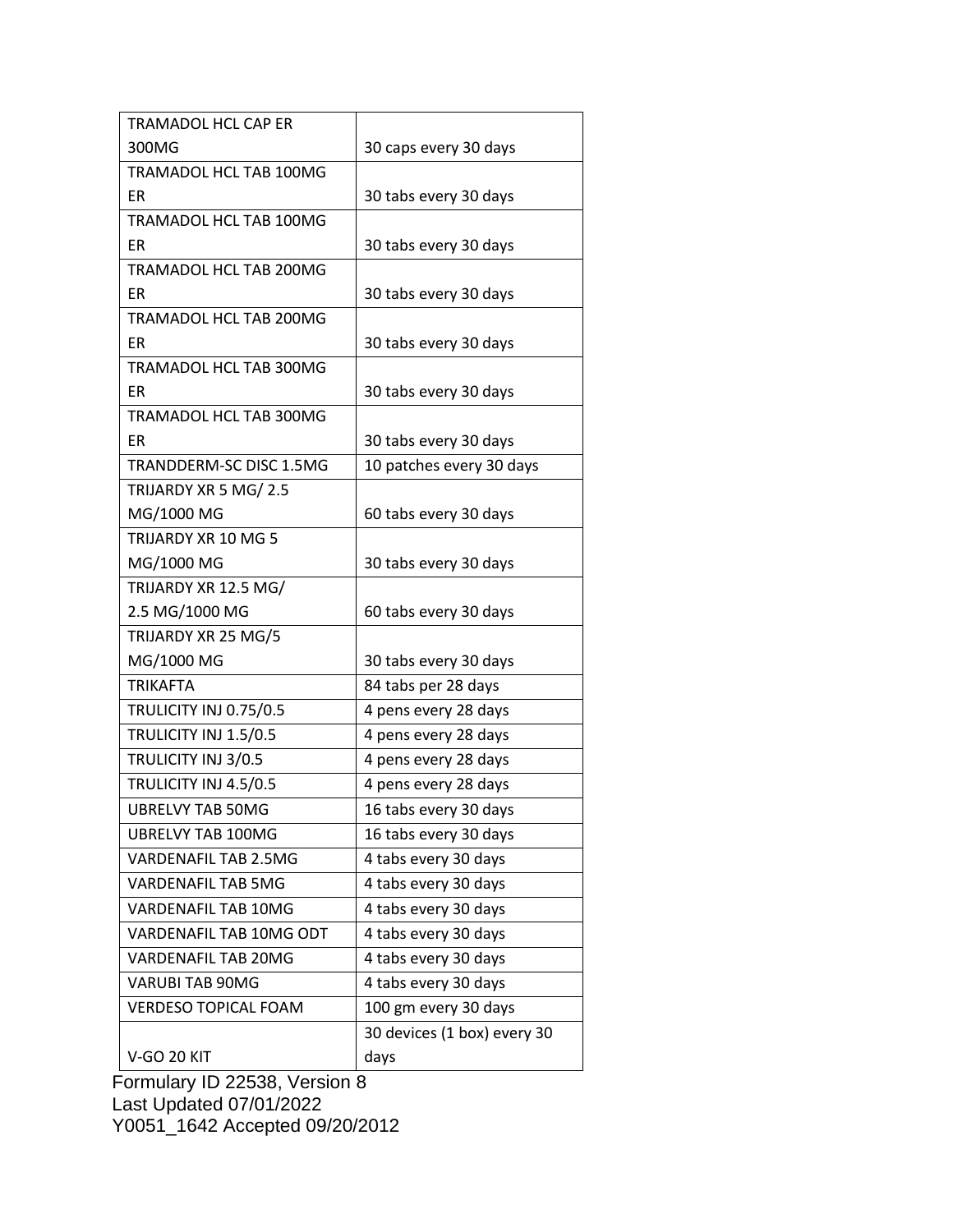|                                 | 30 devices (1 box) every 30 |
|---------------------------------|-----------------------------|
| <b>V-GO 30 KIT</b>              | days                        |
|                                 | 30 devices (1 box) every 30 |
| <b>V-GO 40 KIT</b>              | days                        |
| <b>VIAGRA TAB 25MG</b>          | 4 tabs every 30 days        |
| <b>VIAGRA TAB 50MG</b>          | 4 tabs every 30 days        |
| VIAGRA TAB 100MG                | 4 tabs every 30 days        |
| VICTOZA INJ 18MG/3ML            | 3 pens every 30 days        |
| WAKIX 4.45MG                    | 60 tablets per 30 days      |
| WAKIX 17.8MG                    | 60 tablets per 30 days      |
| XIFAXAN TAB 200MG               | 9 tabs every 30 days        |
| XIGDUO XR TAB 10-1000           | 30 tabs every 30 days       |
| XIGDUO XR TAB 10-500MG          | 30 tabs every 30 days       |
| XIGDUO XR TAB 2.5-1000          | 60 tabs every 30 days       |
| XIGDUO XR TAB 5-1000MG          | 60 tabs every 30 days       |
| XIGDUO XR TAB 5-500MG           | 60 tabs every 30 days       |
| XOFLUZA 40 MG TAB               | 4 tabs every 180 days       |
| XOFLUZA 80MG TAB                | 4 tabs every 180 days       |
| XYREM SOL 500MG/ML              | 540 ml every 30 days        |
| ZALEPLON CAP 10MG               | 30 caps every 30 days       |
| ZALEPLON CAP 5MG                | 30 caps every 30 days       |
| <b>ZOLMITRIPTAN TAB 2.5 MG</b>  | 12 tabs every 30 days       |
| <b>ZOLMITRIPTAN TAB ODT</b>     |                             |
| 2.5MG                           | 12 tabs every 30 days       |
| <b>ZOLMITRIPTAN SPR 2.5MG</b>   | 12 units every 30 days      |
| <b>ZOLMITRIPTAN TAB 5MG</b>     | 8 tabs every 30 days        |
| <b>ZOLMITRIPTAN TAB ODT 5MG</b> | 8 tabs every 30 days        |
| <b>ZOLMITRIPTAN SPR 5MG</b>     | 12 units every 30 days      |
| <b>ZOLPIDEM TAB 5MG</b>         | 30 tabs every 30 days       |
| ZOLPIDEM TAB 10MG               | 30 tabs every 30 days       |
| ZOLPIDEM TAB 6.25MG             | 30 tabs every 30 days       |
| ZOLPIDEM TAB 12.5MG             | 30 tabs every 30 days       |
| ZORTRESS TAB 0.25MG             | 60 tabs every 30 days       |

If your Part D coverage is through your former employer and includes enhanced drug coverage, please check the Employer Group Formulary.